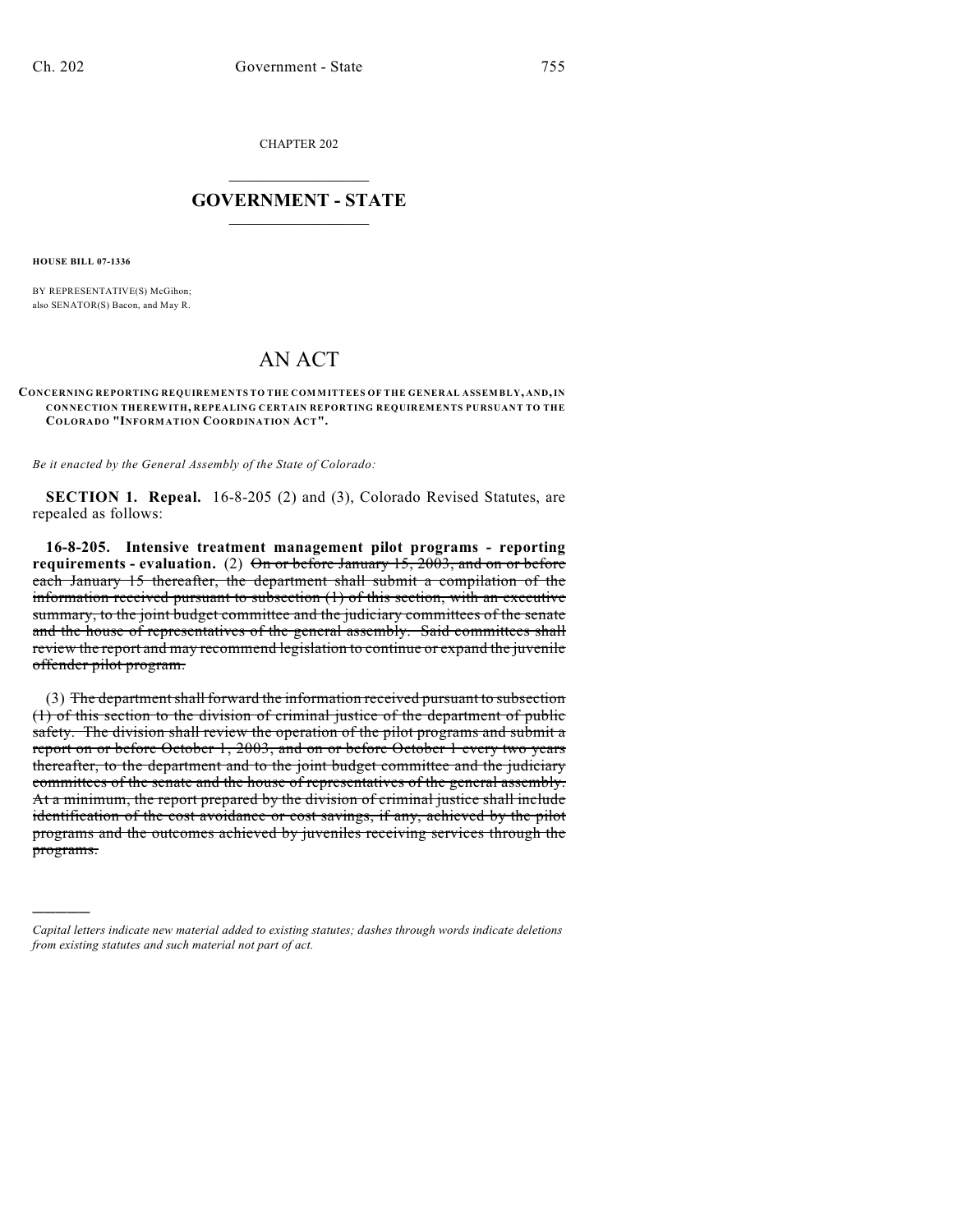**SECTION 2.** 16-11.9-105, Colorado Revised Statutes, is amended to read:

**16-11.9-105. Periodic review.** On or before October 1, 2004, and on or before October 1 every two years thereafter, the judicial department, the department of corrections, the state board of parole, the division of criminal justice within the department of public safety, and the department of human services shall jointly review the implementation of the standardized procedures and the use of the standardized screening instruments developed pursuant to this article. On or before January 15, 2005, and on or before January 15 every two years thereafter, the division within the department of human services that is responsible for mental health services and the division of criminal justice within the department of public safety shall jointly report to a joint meeting of the judiciary committee of the senate and the civil justice and judiciary committee and the criminal justice committee of the house of representatives regarding the implementation of the standardized screening procedures and the use of the standardized screening instruments developed pursuant to this article. The report may also address the need for and utility of further legislation to effectively implement said procedures.

**SECTION 3. Repeal.** 22-2-124 (7) (c), Colorado Revised Statutes, is repealed as follows:

**22-2-124. Family literacy education grant program - rule-making - repeal.** (7) (c) On or before January 15, 2003, and on or before January 15 each year thereafter, the department shall provide an annual report to the education committees of the senate and house of representatives, which describes state-administered family literacy education activities for the prior fiscal year. Local education providers having family literacy and adult literacy education programs that receive grant moneys pursuant to this section shall assist the department in the development of the report. The report shall address the responsibilities of state and local agencies and shall describe measures taken to provide a coordinated and comprehensive service delivery system.

**SECTION 4. Repeal.** 23-3.3-802, Colorado Revised Statutes, is repealed as follows:

**23-3.3-802. Report.** On or before July 1, 2002, and on or before each July 1 thereafter, the commission shall submit an annual report to the health, environment, welfare, and institutions committees of the house of representatives and the senate that includes, but is not limited to, the number of participants in the program and the amount of funds applied toward loan repayment. In addition, the commission shall evaluate and include in the report by July 1, 2003, whether it would be beneficial to expand the program to four-year degree programs. The commission shall provide notice to the education committees of the senate and the house of representatives that the report is available to the members of the committees upon request.

**SECTION 5. Repeal.** 23-41-104.6 (5) (c) (II) and (8), Colorado Revised Statutes, are repealed as follows:

**23-41-104.6. Performance contract - authorization - operations.** (5) While operating pursuant to the performance contract negotiated pursuant to this section, the board of trustees of the Colorado school of mines: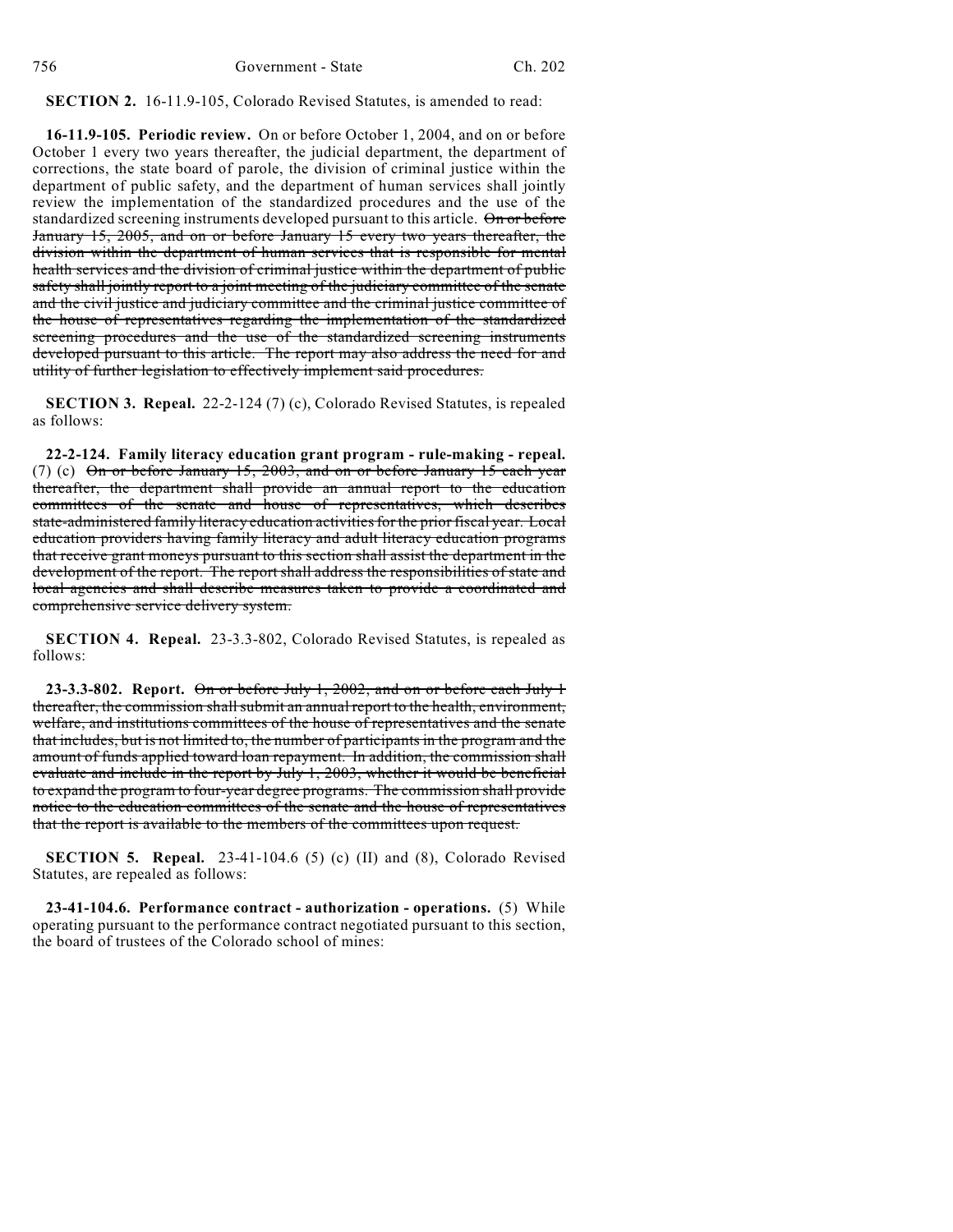(c) (II) On or before February 15, 2003, and on or before February 15 of each year thereafter during which the Colorado school of mines operates pursuant to the performance contract negotiated pursuant to this section, the Colorado school of mines shall report to the Colorado commission on higher education, the joint budget committee of the general assembly, and the education committees of the senate and the house of representatives on its plans for resident and nonresident tuition increases for the following academic year. The general assembly shall consider such information in establishing the amount of higher education tuition spending authority in the annual general appropriation bill.

(8) On or before February 15, 2003, and on or before February 15 every three years thereafter, the Colorado school of mines shall submit to the education committees of the senate and the house of representatives a report reviewing the institution's operations under the performance contract.

**SECTION 6. Repeal.** 24-30-1303.5 (3.5) (e), Colorado Revised Statutes, is repealed as follows:

**24-30-1303.5. Department to prepare and maintain inventory of state property - vacant facilities.** (3.5) (e) The department shall prepare an annual report of the approved and unapproved facility management plans and facility management plan updates for all vacant facilities controlled by a state department, agency, or institution and make the report available to the office of state planning and budgeting and the capital development committee. The report shall be made available on or before December 1, 2003, and each December 1 thereafter, and shall include information relating to all facility management plans and updates submitted on or before November 1 of the same year.

**SECTION 7. Repeal.** 24-37.7-113, Colorado Revised Statutes, is repealed as follows:

**24-37.7-113. Annual report.** The authority shall submit to the state, veterans, and military affairs committee of the senate or any other senate committee of reference designated by the president of the senate and to the information and technology committee of the house of representatives or any other house committee of reference designated by the speaker of the house of representatives within six months after the end of the fiscal year commencing on July 1, 2004, and each fiscal year thereafter a report that shall set forth a complete and detailed operating and financial statement of the authority during such fiscal year. Also included in the report shall be any recommendations with reference to additional legislation or other action that may be necessary to carry out the purposes of the authority.

**SECTION 8. Repeal.** 26-1-111 (2) (d) (II) (D), Colorado Revised Statutes, is repealed as follows:

**26-1-111. Activities of the state department under the supervision of the executive director - study - cash fund.** (2) The state department, under the supervision of the executive director, shall:

(d) (II) (D) On or before October 1, 2004, and on or before each October 1 thereafter, the state department shall report the following to the joint budget